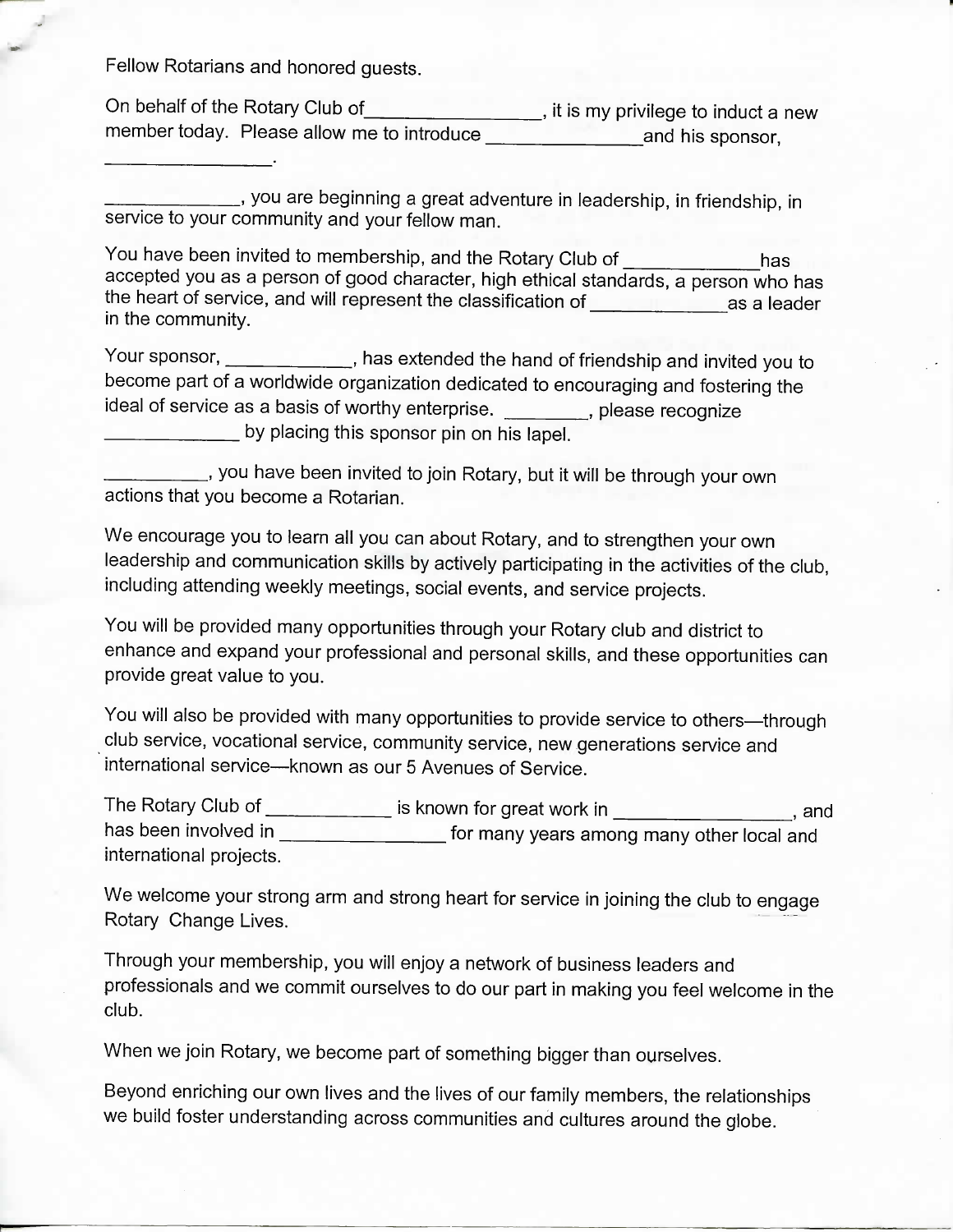I am proud to be a Rotarian, and it is my pleasure to provide this pin by which your fellow Rotarians and the community at large will recognize you as a Rotarian, and we ask you that you wear it proudly, every day. I will ask your sponsor to affix the pin to your lapel.

I also have a challenge for you, if you are willing. My challenge is for you to share the gift that has been given to you by your sponsor, and to invite another person, of your same qualities of character, reputation and commitment to join our club within the next 3 months.

The honor of becoming a Rotarian is only surpassed by sponsoring a new member.

Do you accept this challenge?

Thank you.

With that, I declare you duly inducted into the Rotary Club of

When you shake the hand of one Rotarian, you are within reach of 1.2 million more. Together we are working to enrich youth, ensure health, develop communities and promote peace.

Please rise and help me welcome our newest member,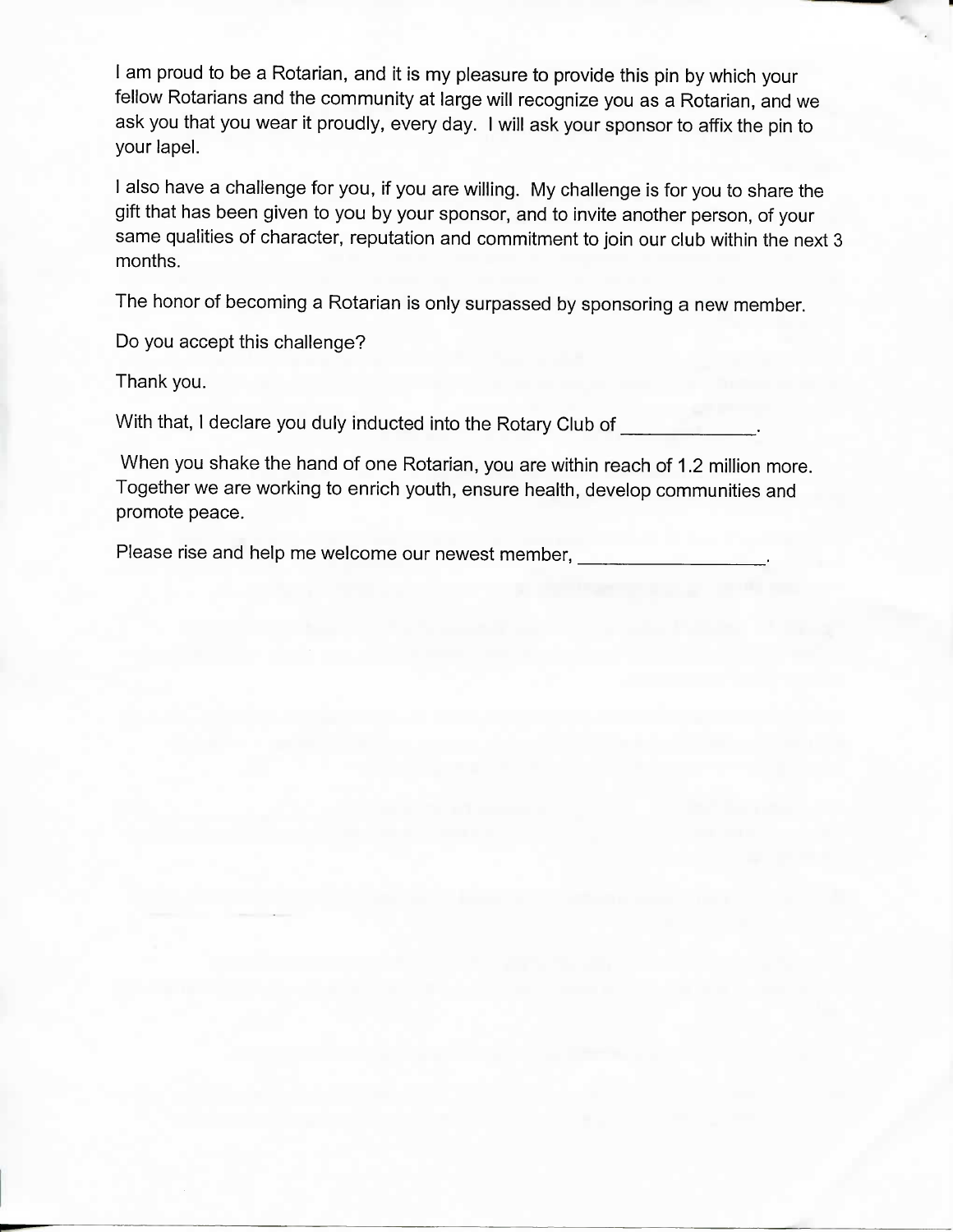## **Appendix: Sample Induction Ceremonies**

## Sample 1

Fellow Rotarians, it is my privilege and pleasure today to welcome into membership in our club , whose name was proposed by \_\_\_\_\_\_\_\_\_\_\_\_\_\_\_. The proposal has been reviewed in accordance with our club constitution and bylaws. I now ask (sponsor) to come up here with  $\sqrt{p}$  (proposed new member).

, we now proceed to admit you into membership in the Rotary Club of and to the friendship of Rotary throughout the world. It has already been explained to you that the ideal of Rotary is service. Our principal motto is Service Above Self and the object of this club and all Rotary clubs is to encourage and foster this ideal as a basis of worthy enterprise. You are to share in this effort.

You have been approved for membership in this club because we believe you to be a worthy representative of your vocation, interested in the ideals of Rotary, and willing to do your share in translating these ideals into action. You have agreed to accept the obligations of membership in this club and to obey this club's constitution and bylaws.

Now I have the pleasure of asking your proposer to pin on the Rotary emblem, which we hope you will wear with pride.

Welcome to the Rotary Club of

Fellow Rotarians, I am happy to present to you Rotarian \_\_\_\_\_\_\_\_\_\_\_\_\_\_\_\_\_\_, our newest member.

Sample 2

Rotarian **, will you please bring forward your nominee for membership in our** club.

you have been selected by the members of this club to hold active membership and are hereby loaned the classification of

The principles, responsibilities, and obligations of Rotary have been explained to you, and you have expressed your willingness to become a Rotarian. No one is eligible to become a Rotarian unless, in his or her business or professional life, he or she endeavors to practice the principles of goodwill and service.

The members of this club have invited you to join them because they believe you are already actuating these principles. In electing you to membership, we are doing more than taking you into our fellowship — we are making you a trustee with us of Rotary's ideals. Knowing you to be a Rotarian, the world will henceforth judge Rotary by your conduct.